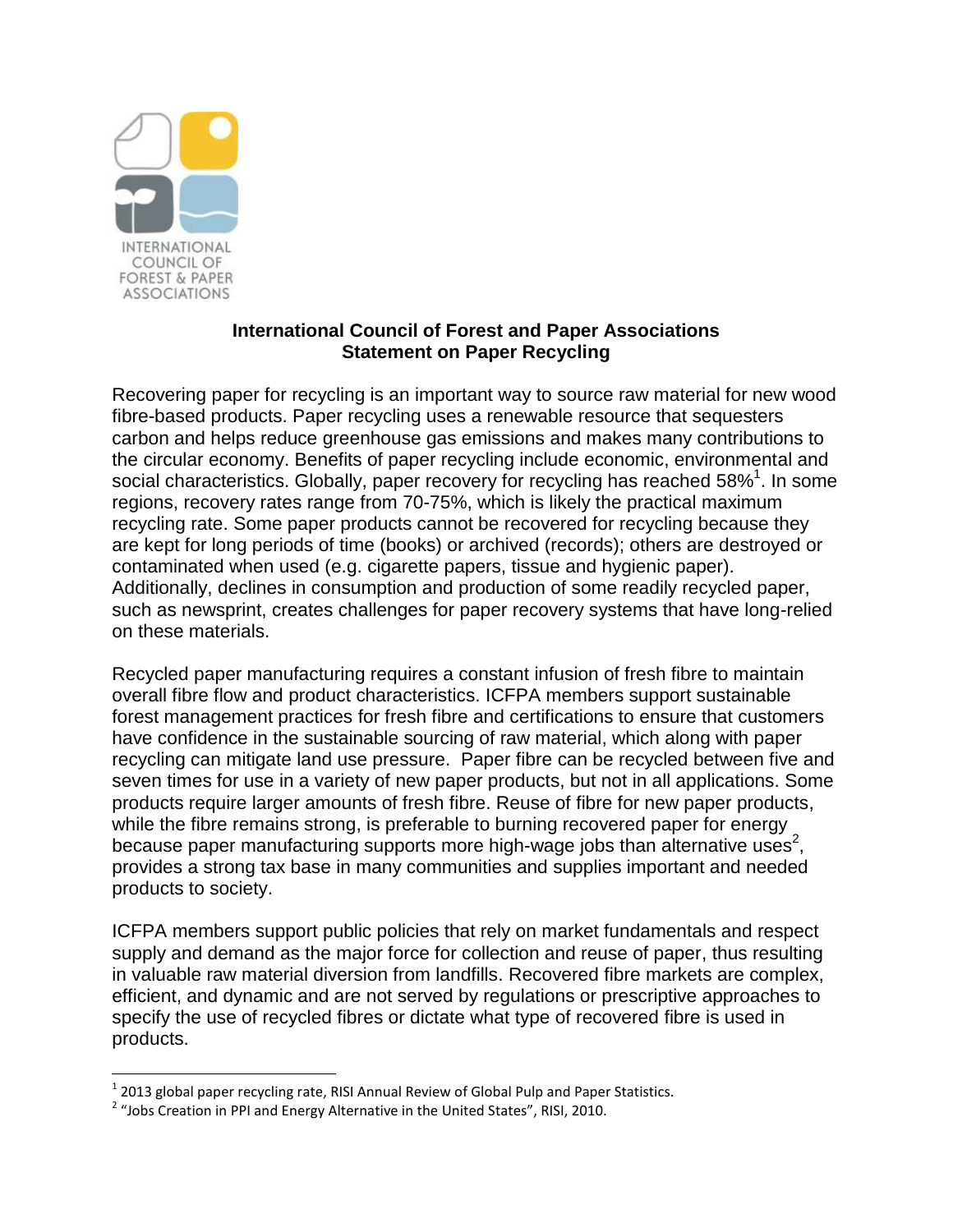ICFPA members call on governments to:

- 1. Educate citizens about the importance of recycling and provide consistent rules of law so that contracts between waste collectors and buyers will be respected and certain.
- 2. Avoid artificial mandates or subsidies that direct the flow of recovered fibre to a specific product, or make distinctions between type of recovered fibre used in manufacturing (e.g. pre- and post-consumer content). The marketplace is more efficient than governments in determining the highest and best use of the recovered fibre.
- 3. Only support burning recovered fibre for waste-to-energy and/or disposal when they are not practical for recovery or no longer capable of being used in new product.
- 4. Encourage separation at the source from other recyclable materials and separate from wet or organic solid waste to reduce the cost of sorting and help ensure a high quality stream of recovered fibre. Recovered fibre is a globally traded commodity. While each country has its own standards for quality and classification, some international standard may be needed to reduce trade barriers and ensure consistent quality from one region to another for international commerce.
- 5. Ensure functioning waste markets, including maintaining a level playing field between companies recycling waste domestically and recycling exported recovered fibre.
- 6. In regions without established markets for recovered fibre, government may need to take a more central role in organizing the markets, and ensuring coordination with local waste management policies. However, caution should be exercised so that inefficiency is not created and markets are not stymied, including the income opportunities for many individuals and small businesses in developing economies.
- 7. In some regions, extended producer responsibility (EPR) systems, where brand owners take responsibility for the entire life cycle of the product including its postlife disposal, are in place. However, EPR systems should not be a preferred choice where existing markets for collection and reuse of recovered paper are efficient and effective.
- 8. EPR systems that interfere with functioning markets could do more harm than good and result in less paper being collected for recycling. In places where voluntary industry-based programs are yielding good success in reaching targets for paper recovery and diversion from landfills, government should avoid